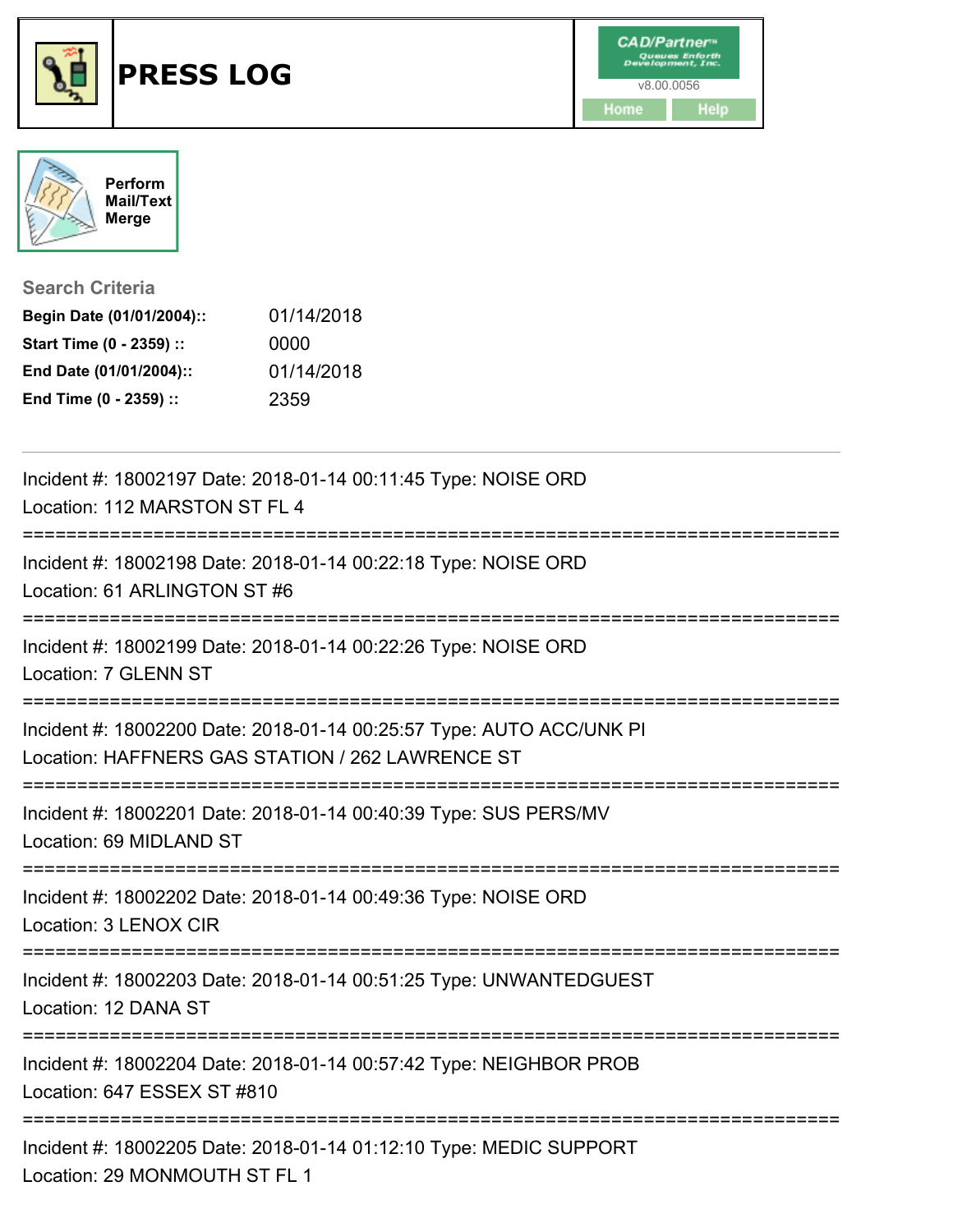| Incident #: 18002206 Date: 2018-01-14 01:17:04 Type: LOUD NOISE<br>Location: 3 LENOX CIR               |
|--------------------------------------------------------------------------------------------------------|
| Incident #: 18002207 Date: 2018-01-14 01:19:18 Type: ANIMAL COMPL<br>Location: RIVERSIDE DR & TEXAS AV |
| Incident #: 18002208 Date: 2018-01-14 01:21:32 Type: M/V STOP<br>Location: 231 ESSEX ST                |
| Incident #: 18002209 Date: 2018-01-14 01:30:05 Type: NOISE ORD<br>Location: 7 GLENN ST                 |
| Incident #: 18002210 Date: 2018-01-14 01:30:21 Type: LOUD NOISE<br>Location: 29 TREMONT ST FL 2        |
| Incident #: 18002211 Date: 2018-01-14 01:34:52 Type: M/V STOP<br>Location: BRADFORD ST & BROADWAY      |
| Incident #: 18002212 Date: 2018-01-14 01:42:02 Type: LOUD NOISE<br>Location: 1A LENOX CIR              |
| Incident #: 18002213 Date: 2018-01-14 01:47:15 Type: M/V STOP<br>Location: 4 UNION ST                  |
| Incident #: 18002214 Date: 2018-01-14 01:51:08 Type: AUTO ACC/UNK PI<br>Location: 90 BEACON ST         |
| Incident #: 18002215 Date: 2018-01-14 01:52:54 Type: LOUD NOISE<br>Location: 200 BAILEY ST             |
| Incident #: 18002216 Date: 2018-01-14 01:54:37 Type: LOUD NOISE<br>Location: 82 BENNINGTON ST FL 2     |
| Incident #: 18002218 Date: 2018-01-14 01:55:19 Type: DOMESTIC/PROG<br>Location: 8 INMAN ST #14         |
| Incident #: 18002217 Date: 2018-01-14 01:55:31 Type: SPECIAL CHECK<br>Location: 117 WILLOW             |
| Incident #: 18002219 Date: 2018-01-14 01:58:57 Type: NOISE ORD<br>Location: 67 E HAVERHILL ST FL 2     |

===========================================================================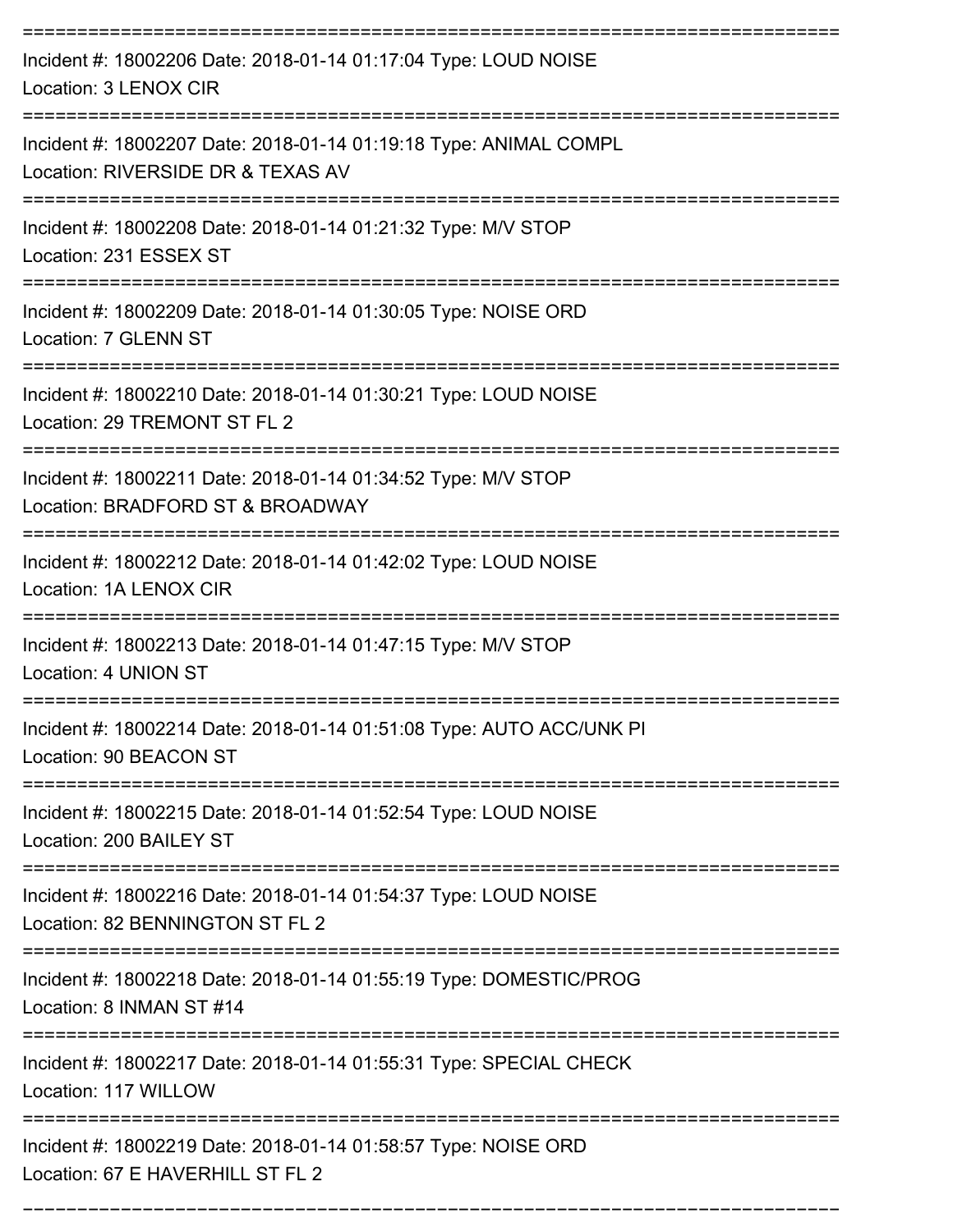| Incident #: 18002221 Date: 2018-01-14 02:02:45 Type: M/V STOP<br>Location: BROADWAY & CEDAR ST<br>Incident #: 18002222 Date: 2018-01-14 02:03:05 Type: M/V STOP<br>Location: 367 AMES ST<br>Incident #: 18002223 Date: 2018-01-14 02:06:39 Type: M/V STOP<br>Location: FRANKLIN ST & GREEN ST<br>Incident #: 18002224 Date: 2018-01-14 02:08:44 Type: M/V STOP<br>Location: 90 LOWELL ST<br>Incident #: 18002225 Date: 2018-01-14 02:08:49 Type: MV/BLOCKING<br>Location: 2 AMESBURY ST<br>Incident #: 18002226 Date: 2018-01-14 02:15:17 Type: MAL DAMAGE<br>Location: 112 PHILLIPS ST FL 2<br>Incident #: 18002227 Date: 2018-01-14 02:18:45 Type: M/V STOP<br>Location: BROADWAY & CROSS ST<br>Incident #: 18002228 Date: 2018-01-14 02:22:22 Type: M/V STOP<br>Location: BROADWAY & PARK ST<br>Incident #: 18002229 Date: 2018-01-14 02:30:25 Type: M/V STOP<br>Location: ABBOTT ST & PHILLIPS ST<br>Incident #: 18002230 Date: 2018-01-14 02:38:12 Type: NOISE ORD<br>Location: 2 CURRIER ST FL 1<br>Incident #: 18002231 Date: 2018-01-14 02:42:00 Type: DK (DRUNK)<br>Location: 16 AVON ST<br>Incident #: 18002232 Date: 2018-01-14 02:44:55 Type: UNWANTEDGUEST<br>Location: 126 FRANKLIN ST #1<br>Incident #: 18002233 Date: 2018-01-14 02:45:44 Type: ALARM/BURG<br>Location: SUPERIOR CLEANERS / 37 ESSEX ST | Incident #: 18002220 Date: 2018-01-14 02:01:55 Type: LARCENY/PAST<br>Location: 16 AVON ST FL 1 |
|-------------------------------------------------------------------------------------------------------------------------------------------------------------------------------------------------------------------------------------------------------------------------------------------------------------------------------------------------------------------------------------------------------------------------------------------------------------------------------------------------------------------------------------------------------------------------------------------------------------------------------------------------------------------------------------------------------------------------------------------------------------------------------------------------------------------------------------------------------------------------------------------------------------------------------------------------------------------------------------------------------------------------------------------------------------------------------------------------------------------------------------------------------------------------------------------------------------------------------------------------------------------------------------------------------------------------|------------------------------------------------------------------------------------------------|
|                                                                                                                                                                                                                                                                                                                                                                                                                                                                                                                                                                                                                                                                                                                                                                                                                                                                                                                                                                                                                                                                                                                                                                                                                                                                                                                         |                                                                                                |
|                                                                                                                                                                                                                                                                                                                                                                                                                                                                                                                                                                                                                                                                                                                                                                                                                                                                                                                                                                                                                                                                                                                                                                                                                                                                                                                         |                                                                                                |
|                                                                                                                                                                                                                                                                                                                                                                                                                                                                                                                                                                                                                                                                                                                                                                                                                                                                                                                                                                                                                                                                                                                                                                                                                                                                                                                         |                                                                                                |
|                                                                                                                                                                                                                                                                                                                                                                                                                                                                                                                                                                                                                                                                                                                                                                                                                                                                                                                                                                                                                                                                                                                                                                                                                                                                                                                         |                                                                                                |
|                                                                                                                                                                                                                                                                                                                                                                                                                                                                                                                                                                                                                                                                                                                                                                                                                                                                                                                                                                                                                                                                                                                                                                                                                                                                                                                         |                                                                                                |
|                                                                                                                                                                                                                                                                                                                                                                                                                                                                                                                                                                                                                                                                                                                                                                                                                                                                                                                                                                                                                                                                                                                                                                                                                                                                                                                         |                                                                                                |
|                                                                                                                                                                                                                                                                                                                                                                                                                                                                                                                                                                                                                                                                                                                                                                                                                                                                                                                                                                                                                                                                                                                                                                                                                                                                                                                         |                                                                                                |
|                                                                                                                                                                                                                                                                                                                                                                                                                                                                                                                                                                                                                                                                                                                                                                                                                                                                                                                                                                                                                                                                                                                                                                                                                                                                                                                         |                                                                                                |
|                                                                                                                                                                                                                                                                                                                                                                                                                                                                                                                                                                                                                                                                                                                                                                                                                                                                                                                                                                                                                                                                                                                                                                                                                                                                                                                         |                                                                                                |
|                                                                                                                                                                                                                                                                                                                                                                                                                                                                                                                                                                                                                                                                                                                                                                                                                                                                                                                                                                                                                                                                                                                                                                                                                                                                                                                         |                                                                                                |
|                                                                                                                                                                                                                                                                                                                                                                                                                                                                                                                                                                                                                                                                                                                                                                                                                                                                                                                                                                                                                                                                                                                                                                                                                                                                                                                         |                                                                                                |
|                                                                                                                                                                                                                                                                                                                                                                                                                                                                                                                                                                                                                                                                                                                                                                                                                                                                                                                                                                                                                                                                                                                                                                                                                                                                                                                         |                                                                                                |
|                                                                                                                                                                                                                                                                                                                                                                                                                                                                                                                                                                                                                                                                                                                                                                                                                                                                                                                                                                                                                                                                                                                                                                                                                                                                                                                         |                                                                                                |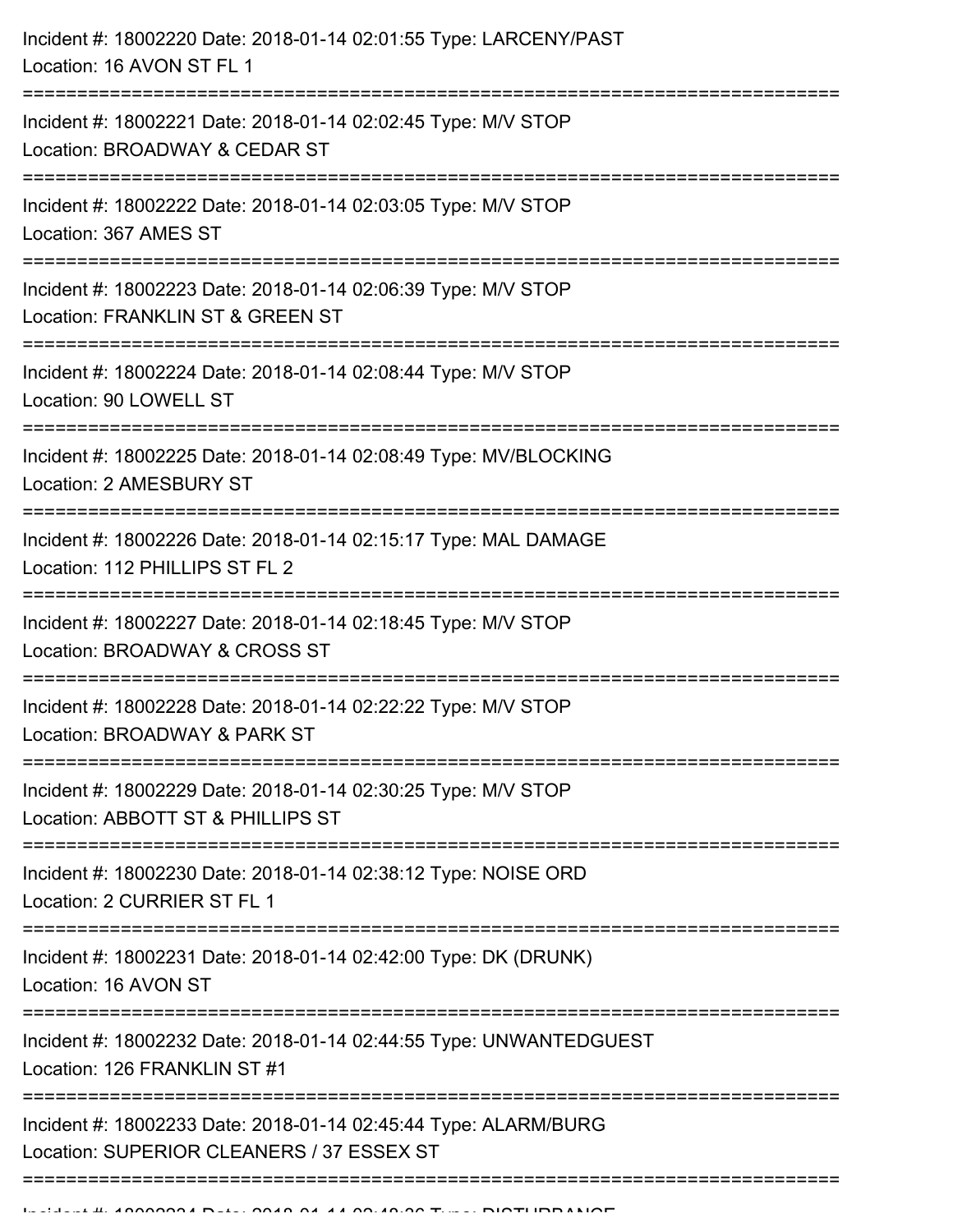| Location: 126 HANCOCK ST FL 1                                                                                                        |
|--------------------------------------------------------------------------------------------------------------------------------------|
| Incident #: 18002235 Date: 2018-01-14 02:49:33 Type: LOUD NOISE<br>Location: 104 E PLEASANT ST FL 1                                  |
| Incident #: 18002236 Date: 2018-01-14 02:50:58 Type: MISSING PERS<br>Location: 11 DAISY ST                                           |
| Incident #: 18002237 Date: 2018-01-14 03:03:34 Type: LOUD NOISE<br>Location: 82 BENNINGTON ST                                        |
| Incident #: 18002238 Date: 2018-01-14 03:18:14 Type: NOISE ORD<br>Location: 4 HEY ST FL 1                                            |
| Incident #: 18002239 Date: 2018-01-14 03:27:26 Type: DOMESTIC/PROG<br>Location: 132 WOODLAND ST FL 3                                 |
| Incident #: 18002240 Date: 2018-01-14 03:38:56 Type: ALARM/BURG<br>Location: MARSHALS / 73 WINTHROP AV<br>-------------------------- |
| Incident #: 18002241 Date: 2018-01-14 03:47:21 Type: M/V STOP<br>Location: AMESBURY ST & COMMON ST                                   |
| Incident #: 18002242 Date: 2018-01-14 04:28:47 Type: LOUD NOISE<br>Location: 97 PROSPECT ST                                          |
| Incident #: 18002243 Date: 2018-01-14 04:49:09 Type: M/V STOP<br>Location: MT VERNON ST & S BROADWAY                                 |
| Incident #: 18002244 Date: 2018-01-14 04:50:01 Type: ALARM/BURG<br>Location: GANGI RESIDENCE 9786874417 / 181 FERRY ST               |
| Incident #: 18002245 Date: 2018-01-14 05:07:09 Type: MISSING PERS<br>Location: 39 EUTAW ST                                           |
| Incident #: 18002246 Date: 2018-01-14 05:11:26 Type: NOISE ORD<br>Location: 186 BAILEY ST                                            |
| Incident #: 18002247 Date: 2018-01-14 06:01:07 Type: MV/BLOCKING<br>Location: 101 FOSTER ST                                          |
| ________________<br>Incident #: 18002248 Date: 2018-01-14 06:35:00 Type: ALARM/BURG                                                  |

Location: LAWRENCE HIGH / 70 N PARISH RD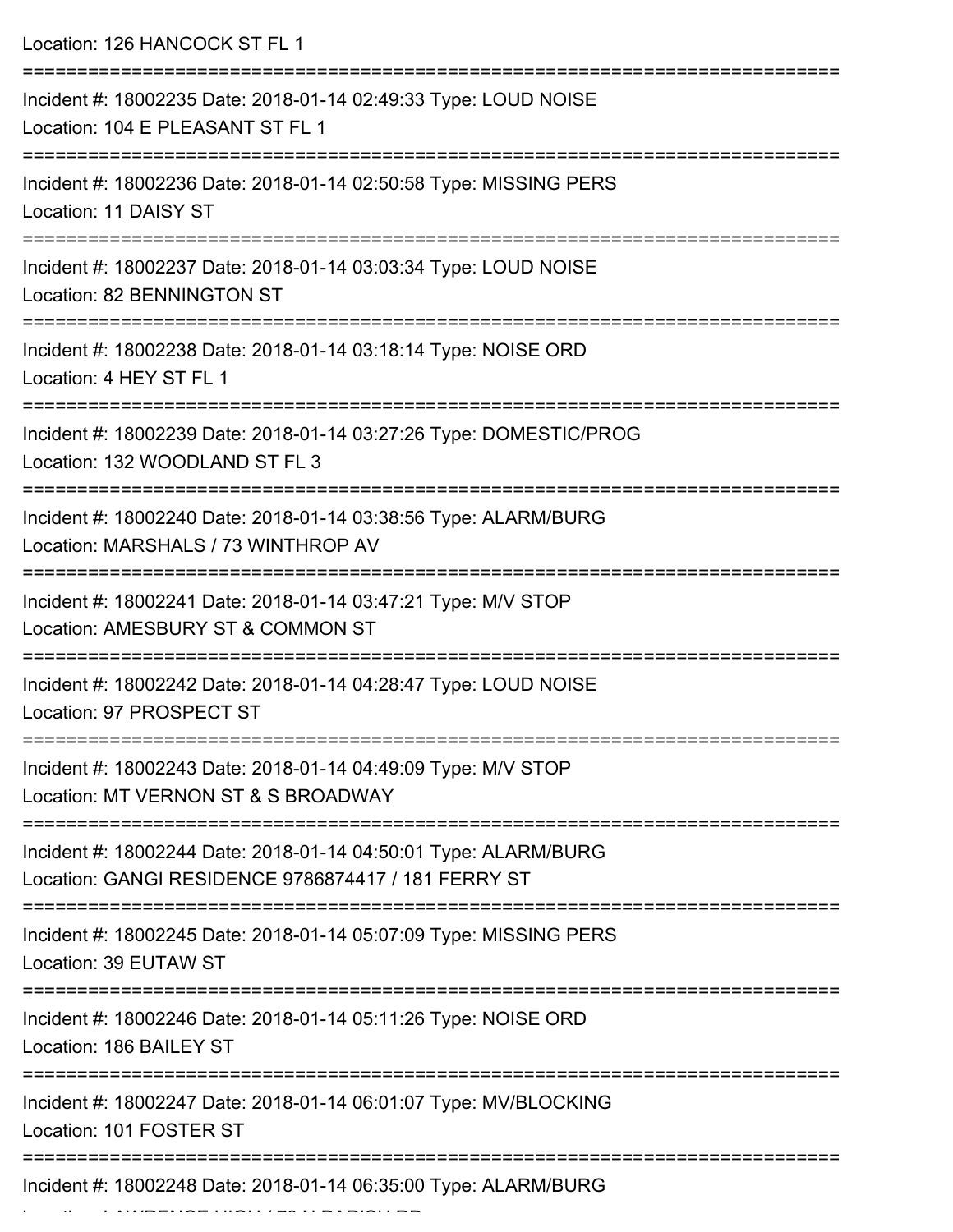| Incident #: 18002249 Date: 2018-01-14 07:29:07 Type: M/V STOP<br>Location: 370 BROADWAY                                                                                                  |
|------------------------------------------------------------------------------------------------------------------------------------------------------------------------------------------|
| Incident #: 18002250 Date: 2018-01-14 07:49:00 Type: TOW/REPOSSED<br>Location: 217 ERVING AV                                                                                             |
| Incident #: 18002251 Date: 2018-01-14 07:55:27 Type: MEDIC SUPPORT<br>Location: 2 KINGSTON ST                                                                                            |
| Incident #: 18002252 Date: 2018-01-14 09:15:32 Type: PARK & WALK<br>Location: BRADFORD ST & BROADWAY                                                                                     |
| Incident #: 18002253 Date: 2018-01-14 09:38:07 Type: DISTURBANCE<br><b>Location: 1 GENERAL ST</b>                                                                                        |
| Incident #: 18002254 Date: 2018-01-14 09:47:49 Type: UNWANTEDGUEST<br>Location: 570 S UNION ST #6                                                                                        |
| Incident #: 18002255 Date: 2018-01-14 10:03:26 Type: M/V STOP<br>Location: BODWELL ST & GREENWOOD ST                                                                                     |
| Incident #: 18002257 Date: 2018-01-14 10:05:14 Type: PARK & WALK<br>Location: BROADWAY & HAVERHILL ST                                                                                    |
| Incident #: 18002256 Date: 2018-01-14 10:05:30 Type: ALARM/BURG<br>Location: HENNESSEY SCHOOL / 122 HANCOCK ST<br>-----------------------------------<br>---------====================== |
| Incident #: 18002258 Date: 2018-01-14 10:07:13 Type: M/V STOP<br>Location: 37 HANCOCK ST                                                                                                 |
| Incident #: 18002259 Date: 2018-01-14 10:12:10 Type: NOTIFICATION<br>Location: 108 HAVERHILL ST                                                                                          |
| Incident #: 18002260 Date: 2018-01-14 10:24:24 Type: M/V STOP<br>Location: 28 MELROSE ST                                                                                                 |
| Incident #: 18002261 Date: 2018-01-14 10:28:13 Type: ALARM/BURG<br>Location: MERRIMACK VALLEY CREDIT UNION / 500 MERRIMACK ST                                                            |
| Incident #: 18002262 Date: 2018-01-14 10:30:43 Type: M/V STOP                                                                                                                            |

Location: 28 HANCOCK ST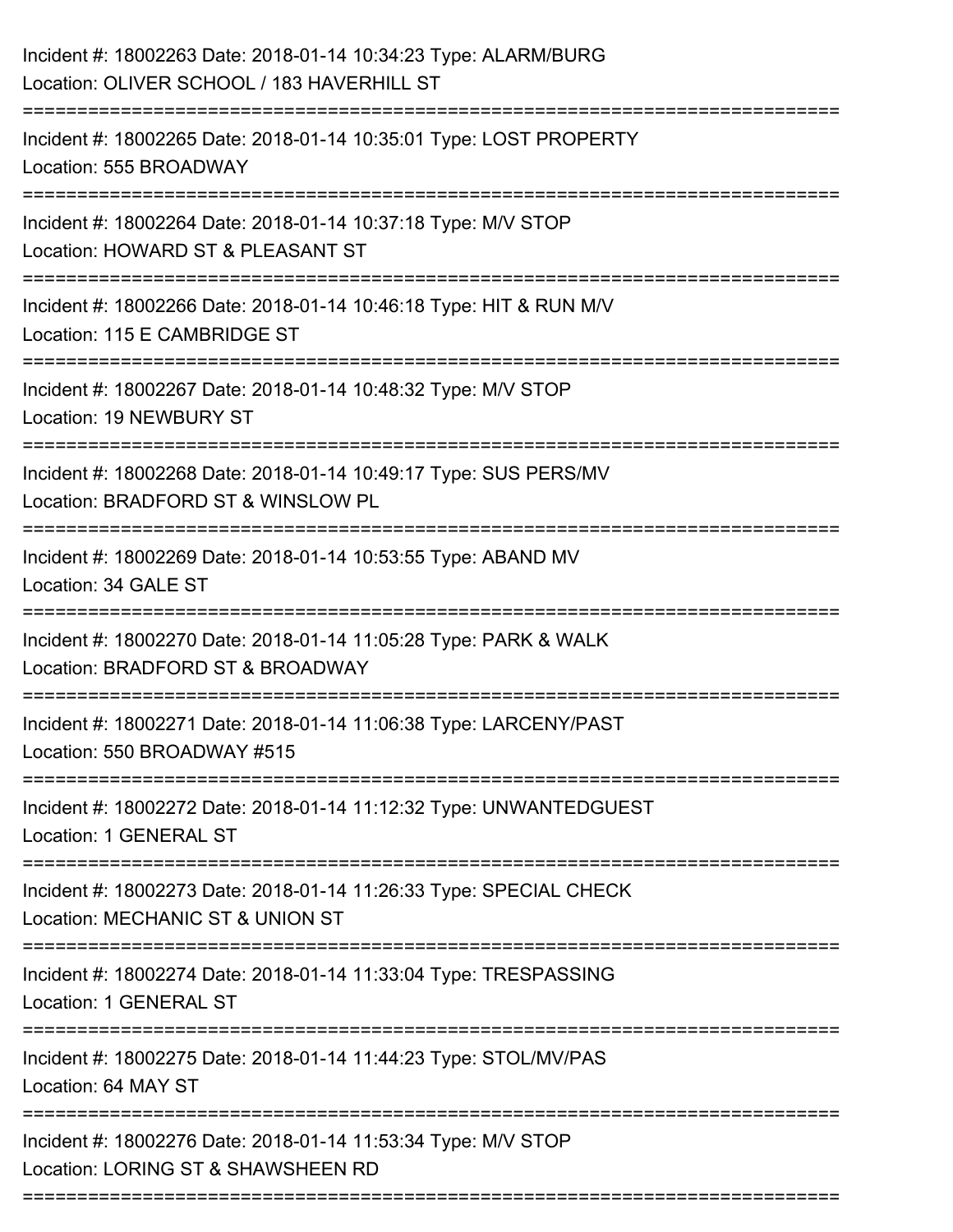| Incident #: 18002277 Date: 2018-01-14 11:56:07 Type: MV/BLOCKING<br>Location: 176 OSGOOD ST                                    |
|--------------------------------------------------------------------------------------------------------------------------------|
| Incident #: 18002278 Date: 2018-01-14 12:03:07 Type: HIT & RUN M/V<br>Location: 198 ESSEX ST                                   |
| Incident #: 18002279 Date: 2018-01-14 12:13:20 Type: MEDIC SUPPORT<br>Location: 102 DORCHESTER ST FL 2NDFL                     |
| Incident #: 18002280 Date: 2018-01-14 12:14:38 Type: DOMESTIC/PROG<br>Location: 362 HOWARD ST FL 1<br>------------------------ |
| Incident #: 18002281 Date: 2018-01-14 12:21:37 Type: PARK & WALK<br>Location: BROADWAY & CONCORD ST                            |
| Incident #: 18002282 Date: 2018-01-14 12:29:33 Type: SHOTS FIRED<br>Location: LOWELL ST & WARREN ST                            |
| Incident #: 18002283 Date: 2018-01-14 12:33:02 Type: M/V STOP<br>Location: ESSEX ST & NEWBURY ST                               |
| Incident #: 18002284 Date: 2018-01-14 12:35:42 Type: M/V STOP<br>Location: DORCHESTER & PHILLIPS                               |
| Incident #: 18002285 Date: 2018-01-14 12:36:23 Type: SUS PERS/MV<br>Location: 115 S BROADWAY                                   |
| Incident #: 18002286 Date: 2018-01-14 12:45:08 Type: MV/BLOCKING<br>Location: E HAVERHILL ST & OAK ST                          |
| Incident #: 18002287 Date: 2018-01-14 12:45:12 Type: DISTURBANCE<br>Location: 79 SUNSET AV                                     |
| Incident #: 18002288 Date: 2018-01-14 12:48:14 Type: M/V STOP<br>Location: 179 SALEM ST                                        |
| Incident #: 18002289 Date: 2018-01-14 12:51:40 Type: DOMESTIC/PROG<br>Location: 206 ESSEX ST #H                                |
| Incident #: 18002290 Date: 2018-01-14 13:13:49 Type: MAL DAMAGE<br>Location: 126 HAVERHILL ST                                  |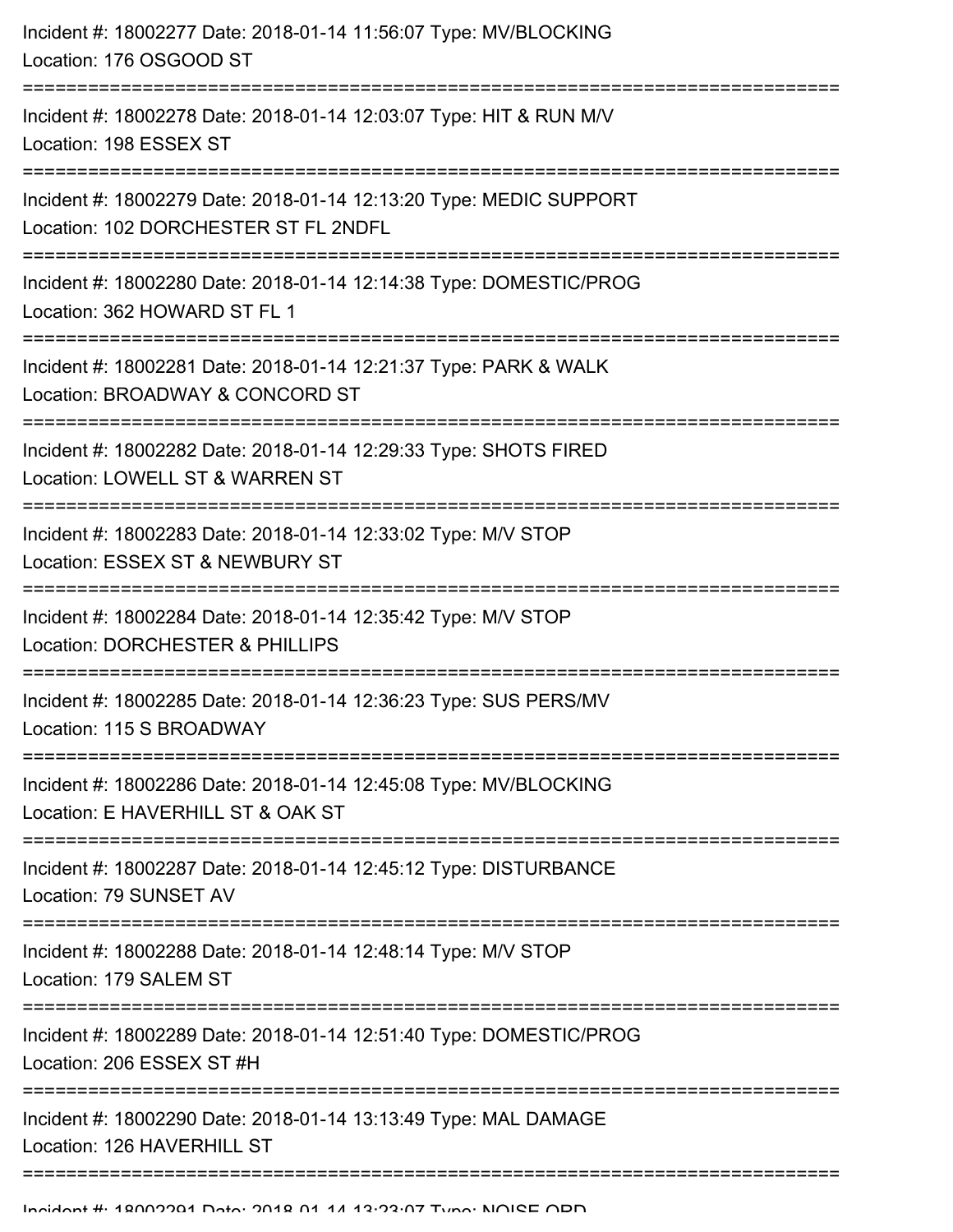Location: 152 DAWES ST =========================================================================== Incident #: 18002292 Date: 2018-01-14 13:32:25 Type: STOLEN PROP Location: 6 BERNARD AV =========================================================================== Incident #: 18002293 Date: 2018-01-14 13:43:52 Type: HIT & RUN M/V Location: 37 FERN ST =========================================================================== Incident #: 18002294 Date: 2018-01-14 13:45:35 Type: ALARM/BURG Location: 361 HOWARD ST =========================================================================== Incident #: 18002295 Date: 2018-01-14 14:02:44 Type: DOMESTIC/PROG Location: 138 BOWDOIN ST =========================================================================== Incident #: 18002296 Date: 2018-01-14 14:07:39 Type: KEEP PEACE Location: 92 ABBOTT ST =========================================================================== Incident #: 18002297 Date: 2018-01-14 14:12:12 Type: MAL DAMAGE Location: 121 E HAVERHILL ST =========================================================================== Incident #: 18002298 Date: 2018-01-14 14:57:29 Type: A&B PAST Location: LAWRENCE GENERAL HOSPITAL / 1 GENERAL ST =========================================================================== Incident #: 18002299 Date: 2018-01-14 15:02:32 Type: SUS PERS/MV Location: 60 ISLAND ST =========================================================================== Incident #: 18002300 Date: 2018-01-14 15:05:21 Type: CK WELL BEING Location: LAWRENCE BOYS + GIRLS CLUB / 136 WATER ST =========================================================================== Incident #: 18002301 Date: 2018-01-14 15:11:48 Type: E911 HANGUP Location: 17 GARFIELD ST =========================================================================== Incident #: 18002302 Date: 2018-01-14 15:13:03 Type: DRUG VIO Location: 90 BEACON ST =========================================================================== Incident #: 18002303 Date: 2018-01-14 15:21:33 Type: AUTO ACC/NO PI Location: 100 S BROADWAY =========================================================================== Incident #: 18002304 Date: 2018-01-14 15:27:03 Type: M/V STOP Location: HAMPSHIRE ST & HAVERHILL ST =========================================================================== Incident #: 18002306 Date: 2018-01-14 15:51:21 Type: TOW/REPOSSED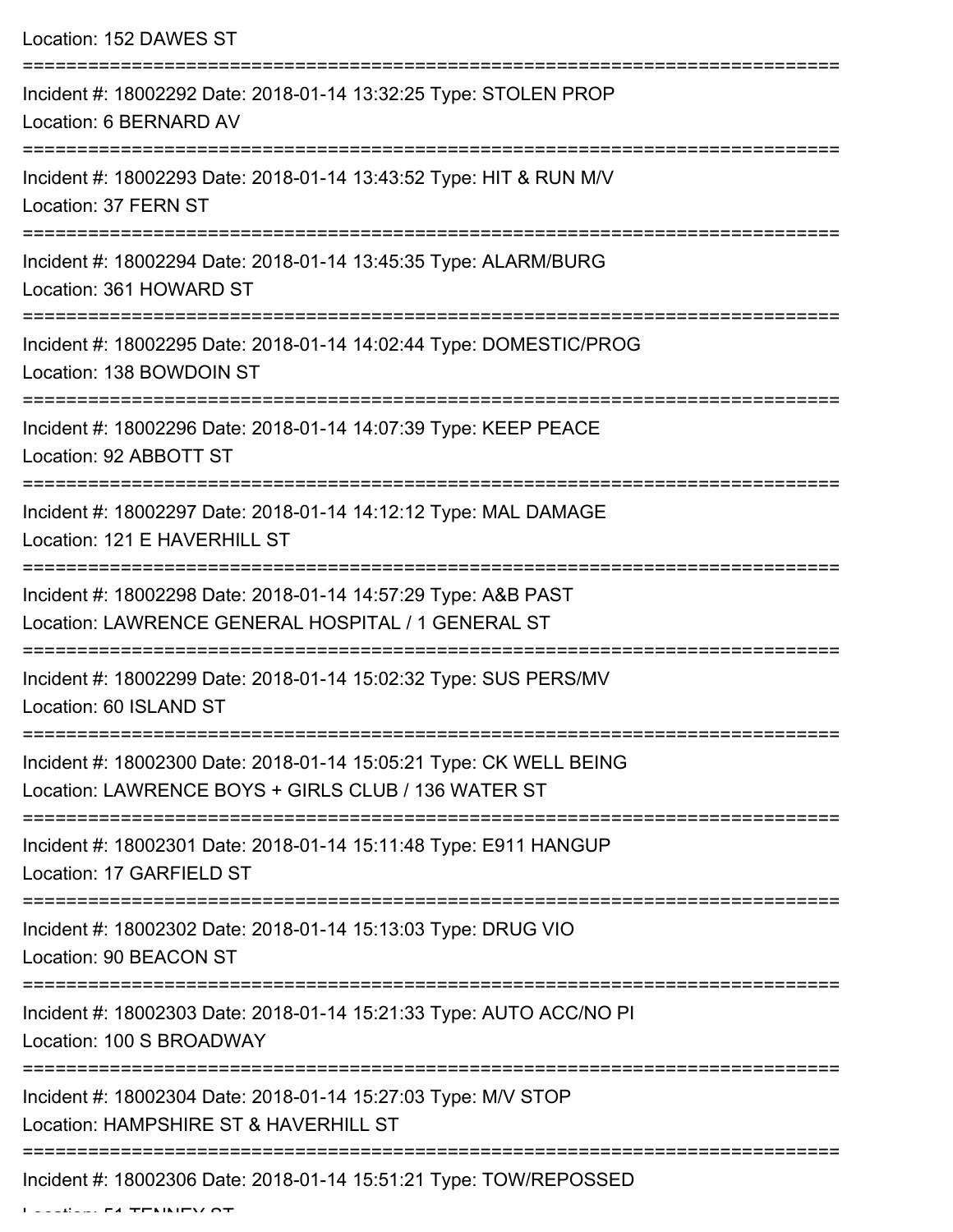| Incident #: 18002305 Date: 2018-01-14 15:52:49 Type: M/V STOP<br>Location: BROADWAY & ESSEX ST<br>---------------------------                        |
|------------------------------------------------------------------------------------------------------------------------------------------------------|
| Incident #: 18002307 Date: 2018-01-14 16:14:28 Type: DOMESTIC/PROG<br>Location: 127 HAVERHILL ST FL 3                                                |
| Incident #: 18002308 Date: 2018-01-14 16:30:04 Type: DISTURBANCE<br>Location: 32 GROTON ST #202                                                      |
| Incident #: 18002309 Date: 2018-01-14 16:36:01 Type: AUTO ACC/NO PI<br>Location: HAVERHILL ST & LAWRENCE ST                                          |
| Incident #: 18002310 Date: 2018-01-14 17:10:15 Type: AUTO ACC/NO PI<br>Location: ANDOVER ST & PARKER ST                                              |
| Incident #: 18002311 Date: 2018-01-14 17:17:11 Type: M/V STOP<br>Location: BERKELEY ST & BRUCE ST                                                    |
| Incident #: 18002312 Date: 2018-01-14 17:26:00 Type: M/V STOP<br>Location: 10 ABBOTT ST                                                              |
| Incident #: 18002313 Date: 2018-01-14 17:33:30 Type: M/V STOP<br>Location: MERRIMACK ST & PARKER ST                                                  |
| Incident #: 18002314 Date: 2018-01-14 17:46:49 Type: DRUG OVERDOSE<br>Location: 275 MERRIMACK ST                                                     |
| Incident #: 18002315 Date: 2018-01-14 18:00:58 Type: ALARM/BURG<br>Location: SAINT PATRICKS SCHOOL / 101 PARKER ST                                   |
| Incident #: 18002316 Date: 2018-01-14 18:12:18 Type: M/V STOP<br>Location: ALDER ST & SPRUCE ST                                                      |
| --------------------------------------<br>Incident #: 18002317 Date: 2018-01-14 18:20:20 Type: UNWANTEDGUEST<br>Location: BURGER KING / 187 BROADWAY |
| Incident #: 18002318 Date: 2018-01-14 18:21:55 Type: M/V STOP<br>Location: HAMPSHIRE ST & MYRTLE ST                                                  |
| Incident #: 18002319 Date: 2018-01-14 18:27:04 Type: TOW/REPOSSED<br>Location: 56 HANCOCK ST                                                         |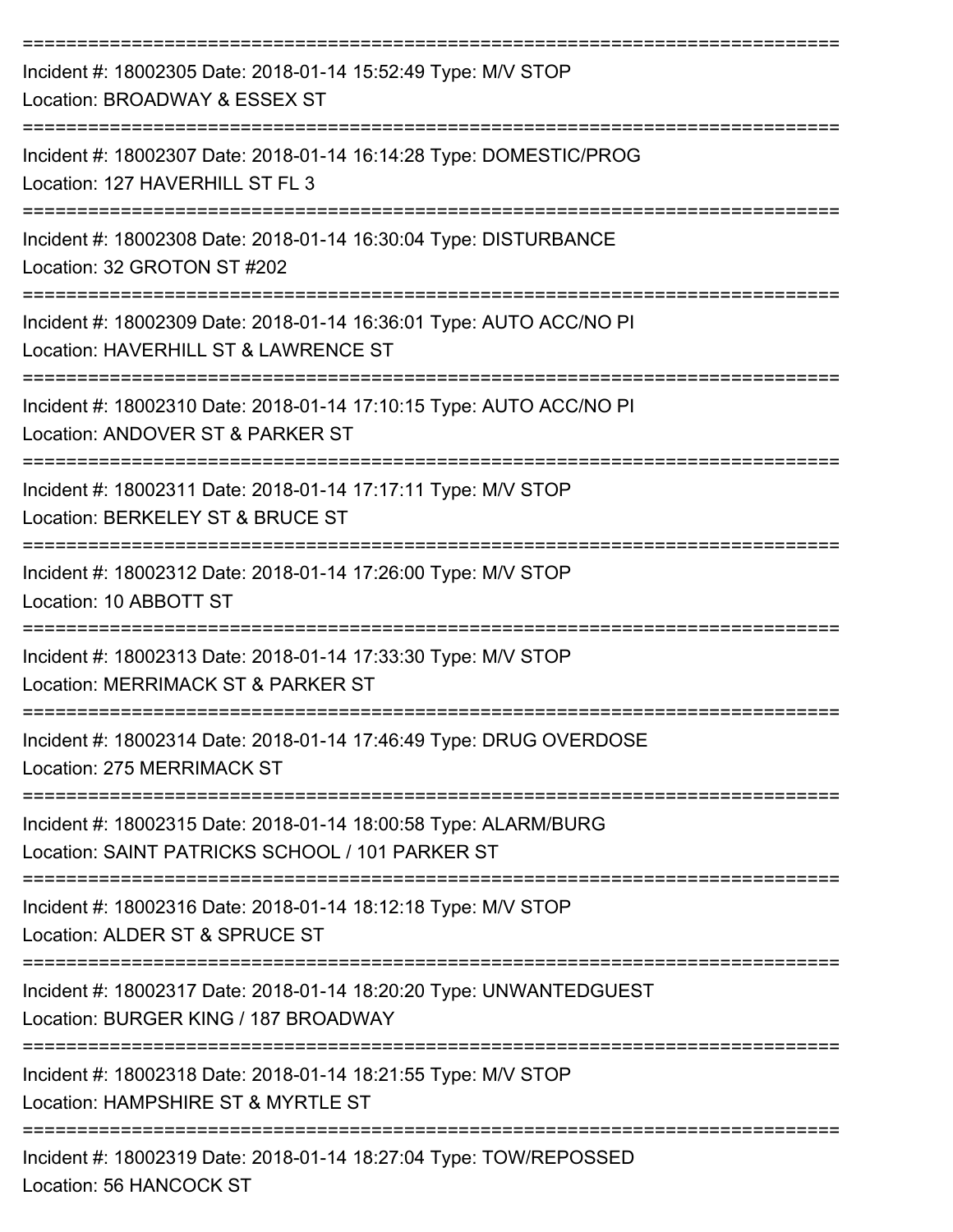| Incident #: 18002320 Date: 2018-01-14 18:31:51 Type: TOW/REPOSSED<br>Location: 86 DUCKETT AV                                             |
|------------------------------------------------------------------------------------------------------------------------------------------|
| Incident #: 18002321 Date: 2018-01-14 18:42:10 Type: ALARM/BURG<br>Location: GANGI RESIDENCE 9786874417 / 181 FERRY ST                   |
| Incident #: 18002322 Date: 2018-01-14 18:43:53 Type: FIRE WORKS<br>Location: 3 SUMNER AV                                                 |
| Incident #: 18002323 Date: 2018-01-14 18:54:28 Type: THREATS<br>Location: WALK IN WALK IN / BUNKERHILL ST & PARK ST<br>----------------- |
| Incident #: 18002324 Date: 2018-01-14 18:59:45 Type: M/V STOP<br>Location: BROADWAY & LOWELL ST                                          |
| Incident #: 18002325 Date: 2018-01-14 19:02:35 Type: M/V STOP<br>Location: BEDFORD ST & OXFORD ST<br>=================                   |
| Incident #: 18002326 Date: 2018-01-14 19:04:38 Type: M/V STOP<br>Location: DURSO AV & PILGRIM RD                                         |
| Incident #: 18002327 Date: 2018-01-14 19:23:11 Type: M/V STOP<br>Location: 16 LORING ST                                                  |
| Incident #: 18002328 Date: 2018-01-14 19:27:56 Type: M/V STOP<br>Location: BROADWAY & ESSEX ST                                           |
| Incident #: 18002329 Date: 2018-01-14 19:37:34 Type: M/V STOP<br>Location: LORING ST & MARKET ST                                         |
| Incident #: 18002330 Date: 2018-01-14 19:49:15 Type: M/V STOP<br>Location: BROADWAY & ESSEX ST                                           |
| Incident #: 18002331 Date: 2018-01-14 19:52:37 Type: CK WELL BEING<br>Location: 242 MT VERNON ST #7 FL 2                                 |
| Incident #: 18002332 Date: 2018-01-14 19:56:14 Type: TOW OF M/V<br>Location: 43 FERN ST                                                  |
| Incident #: 18002333 Date: 2018-01-14 20:10:14 Type: UNWANTEDGUEST<br>Location: 11 LAWRENCE ST<br>====================================   |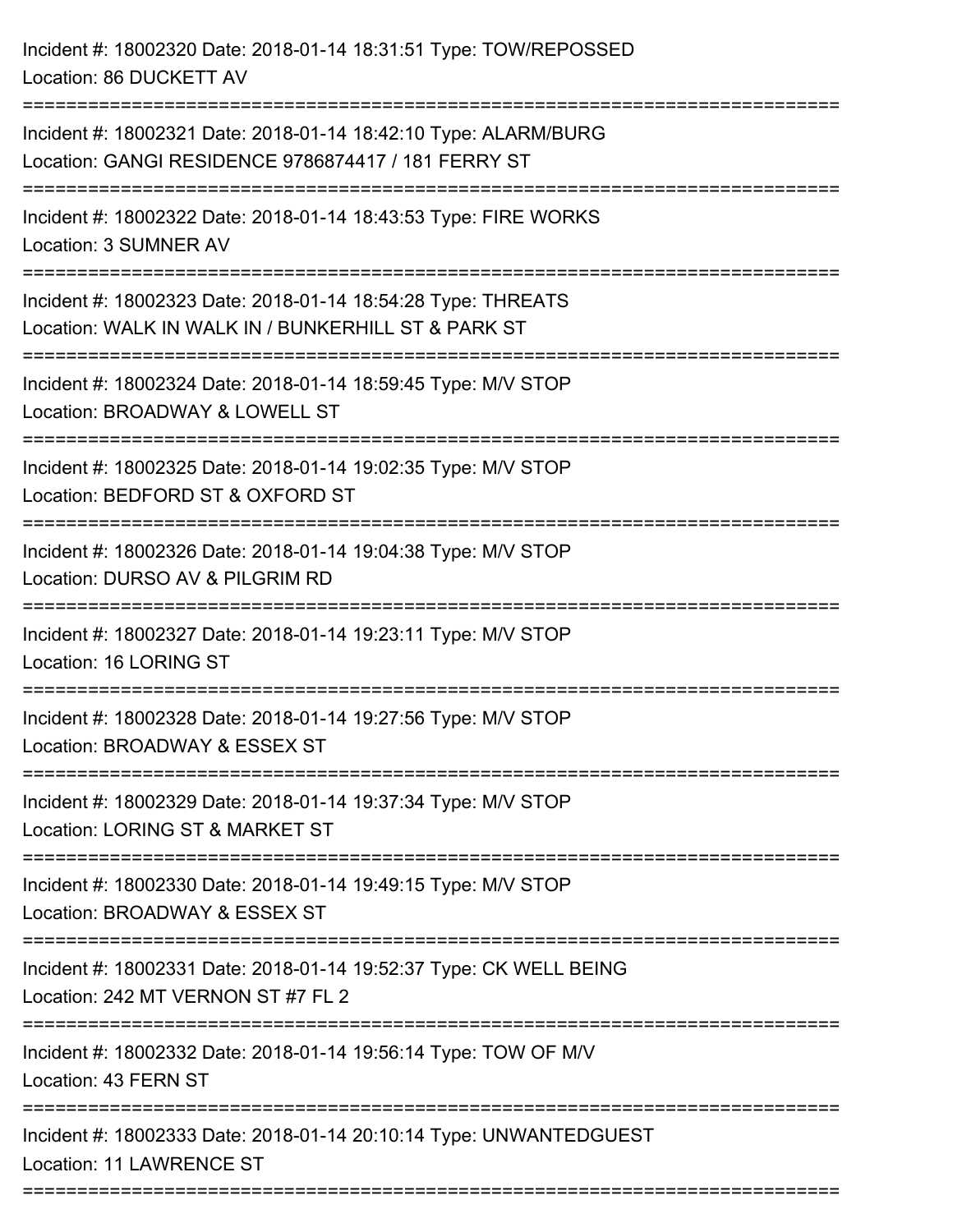| Location: HIGH ST APARTMENTS / 329 HIGH ST                                                                                 |
|----------------------------------------------------------------------------------------------------------------------------|
| Incident #: 18002335 Date: 2018-01-14 20:17:33 Type: DISABLED MV<br>Location: 72 HANCOCK ST                                |
| Incident #: 18002337 Date: 2018-01-14 20:18:27 Type: MAL DAMAGE<br>Location: BENNINGTON ST & ERVING AV                     |
| Incident #: 18002336 Date: 2018-01-14 20:20:50 Type: M/V STOP<br>Location: ESSEX ST & LAWRENCE ST                          |
| Incident #: 18002338 Date: 2018-01-14 20:41:24 Type: DISTURBANCE<br>Location: 85 ANDOVER ST #9 FL 3                        |
| Incident #: 18002339 Date: 2018-01-14 20:42:55 Type: CIVIL PROB<br>Location: 24 BIRCH ST                                   |
| Incident #: 18002340 Date: 2018-01-14 20:47:31 Type: MV/BLOCKING<br>Location: 6 BEACON AV                                  |
| Incident #: 18002341 Date: 2018-01-14 20:48:24 Type: TOW/REPOSSED<br>Location: 450 HAVERHILL ST                            |
| Incident #: 18002342 Date: 2018-01-14 20:54:32 Type: ALARM/BURG<br>Location: LAWRENCE ENTERPRISE SERVICES / 610 ANDOVER ST |
| Incident #: 18002343 Date: 2018-01-14 21:01:39 Type: DRUG OVERDOSE<br>Location: 50 BROADWAY                                |
| Incident #: 18002344 Date: 2018-01-14 21:07:32 Type: M/V STOP<br>Location: FERRY ST & HIGH ST                              |
| ==============<br>Incident #: 18002345 Date: 2018-01-14 21:14:00 Type: UNWANTEDGUEST<br>Location: 11 LAWRENCE ST FL 2      |
| Incident #: 18002346 Date: 2018-01-14 21:34:50 Type: TRESPASSING<br>Location: 30 MYRTLE CT                                 |
| Incident #: 18002347 Date: 2018-01-14 21:37:38 Type: M/V STOP<br>Location: BROADWAY & LOWELL ST                            |
| Incident #: 18002348 Date: 2018-01-14 22:00:32 Type: LOUD NOISE                                                            |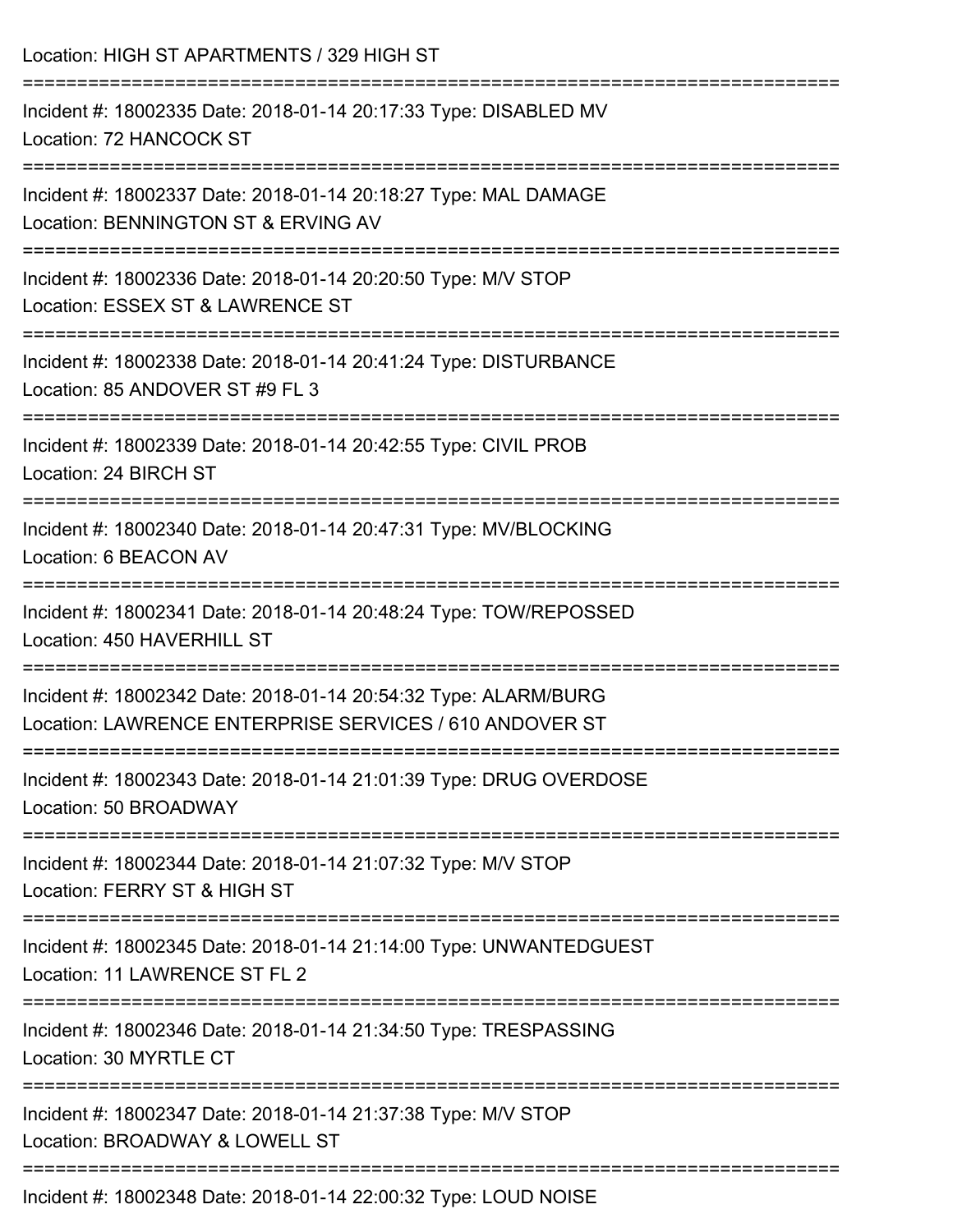| Incident #: 18002349 Date: 2018-01-14 22:04:22 Type: M/V STOP<br>Location: ANDOVER ST & S BROADWAY                            |
|-------------------------------------------------------------------------------------------------------------------------------|
| Incident #: 18002350 Date: 2018-01-14 22:12:25 Type: M/V STOP<br>Location: ESSEX ST & LAWRENCE ST                             |
| Incident #: 18002351 Date: 2018-01-14 22:12:58 Type: SHOTS FIRED<br>Location: ADAMS ST & BEACON ST                            |
| Incident #: 18002352 Date: 2018-01-14 22:19:15 Type: ALARM/BURG<br>Location: JIMENEZ SUPER MARKET / 117 NEWBURY ST            |
| Incident #: 18002353 Date: 2018-01-14 22:27:21 Type: LOUD NOISE<br>Location: 354 LAWRENCE ST                                  |
| Incident #: 18002354 Date: 2018-01-14 22:28:54 Type: LOUD NOISE<br>Location: 354 LAWRENCE ST                                  |
| Incident #: 18002355 Date: 2018-01-14 22:39:17 Type: SPECIAL CHECK<br><b>Location: BROOK ST</b>                               |
| Incident #: 18002356 Date: 2018-01-14 22:54:35 Type: LOUD NOISE<br>Location: 169 HAVERHILL ST #A FL 3                         |
| Incident #: 18002357 Date: 2018-01-14 22:55:10 Type: LOUD NOISE<br>Location: 22 SMITH ST                                      |
| Incident #: 18002359 Date: 2018-01-14 22:56:30 Type: M/V STOP<br>Location: ESSEX ST & HAMPSHIRE ST                            |
| Incident #: 18002358 Date: 2018-01-14 22:57:13 Type: M/V STOP<br>Location: FRANKLIN ST & HAVERHILL ST<br>-------------------- |
| Incident #: 18002360 Date: 2018-01-14 23:05:43 Type: ALARM/BURG<br>Location: GULF GAS STATION / 233 WINTHROP AV               |
| Incident #: 18002361 Date: 2018-01-14 23:38:32 Type: MISSING PERS<br>Location: WALK IN WALK IN / 7 WARREN ST FL 1             |
| -----------------------------------<br>Incident #: 18002362 Date: 2018-01-14 23:44:17 Type: GENERAL SERV                      |